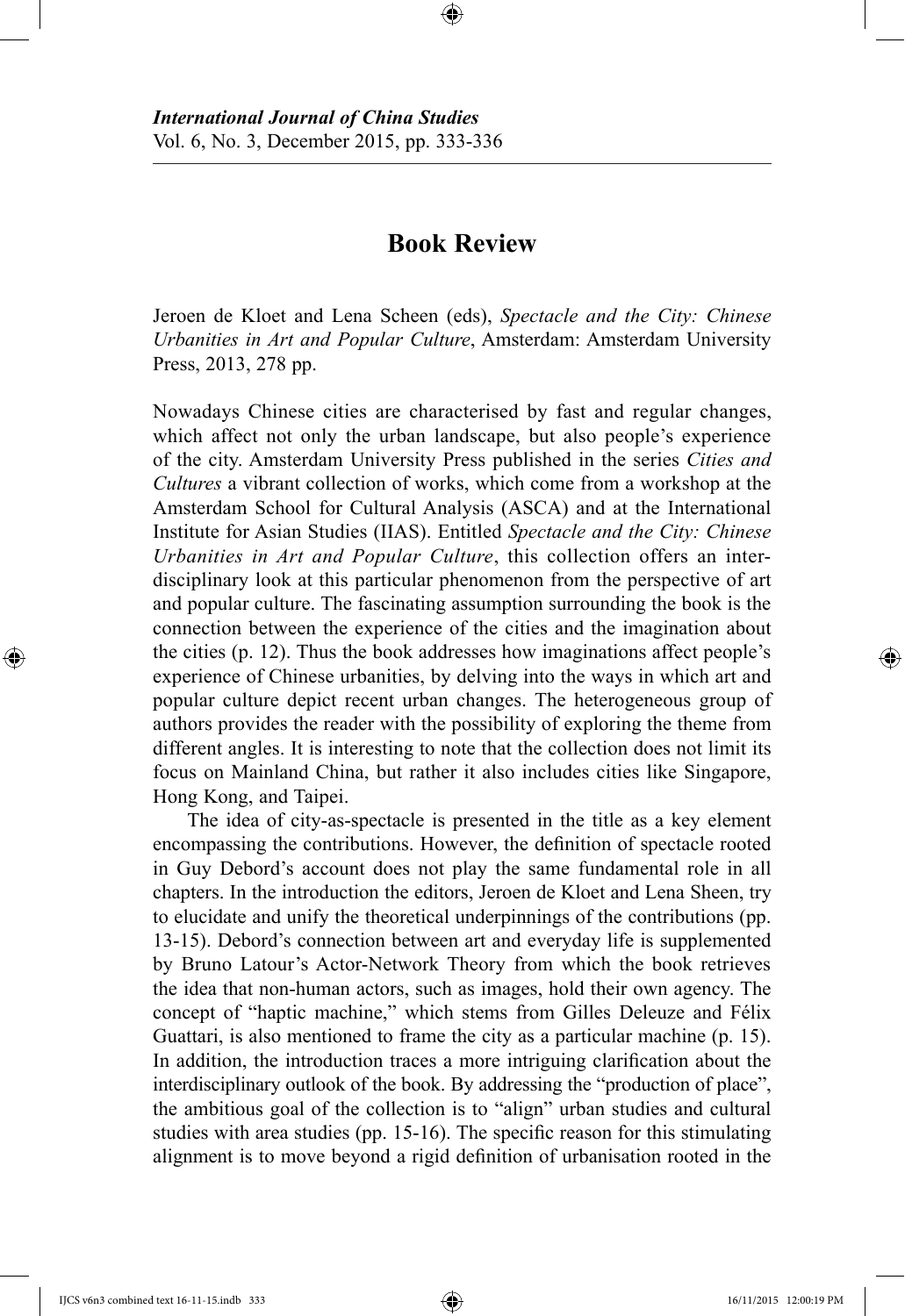## *334 Francesco Carpinini*

claim for universalism and modernity. Hence the cities are interpreted "as manifestations of alternative, or partially overlapping, modernities" related to both local and global pressures (p. 16).

⊕

The thirteen chapters of the collection compose a dynamic path of exploration among different representations of Chinese urbanities. The first chapter focuses on speed and space. The author, Ackbar Addas, stresses the fact that media like architecture and cinema "perform" space, rather than represent it, by shaping a "spatial history" (p. 22). The Beijing Olympics Opening Ceremony directed by Zhang Yimou and the film *Still Life* by Jia Zhangke are taken into account as two clarifying examples of distinct ways of performing spaces. In the second chapter, Chua Beng Huat critically examines a specific effect of the Singaporean process of aestheticisation in art: the condition of sex workers is covered by the way in which some artists frame the red light district of Singapore, since they depict it as a critique of the lifestyle of the middle class. The author of the following chapter, Robin Visser, considers two different artworks, a novel by Yu Hua (*Brothers*) and a virtual artwork by Cao Fei (*RMB City*). This contribution, by delving into Debord's notion of spectacle with reference to the city, uncovers the fact that resistances can take place only if the spectacle does not completely control social spaces (pp. 57-58). In the fourth chapter, Yomi Braester explores art and cinema in China that are against the "neoliberal apotheosis of the consumerist city", which is shaped by architectural scale models and their "urbanistic utopia" (p. 67). The strategy adopted by the artists has an "antitopian" perspective challenging the "mimetic relationship" between the model and the city (p. 73). Jeroen de Kloet, in the subsequent chapter, focuses on creative industries and their Chinese policies. Even though the art zone 798 should represent a place for free creative experiments, it is an example of space where "global capital, the art world and the nation-state are conflated" (p. 78). Hence the author addresses *RMB City* as a different space that "forges new possibilities of thinking and living the urban" (p. 92).

In the sixth chapter, Jeroen Groenewegen-Lau retrieves the concepts of *derive* and *détournement* from Debord and the Situationism in order to consider some sound artworks. Hence he uncovers their contradictions and questions their possibility of shaping an anti-spectacular critique. Chinese propaganda posters in the last 60 years are the theme of the seventh chapter. The author, Stefan Landsberger, undertakes a visual research about the images of the city and the countryside with a focus on the urbanisation and the policies elaborated to foster its development. In the eighth chapter, Gladys Pak Lei Chong examines how a new image of Beijing has been shaped in the 2008 Olympic Games. The politics of reappearance and disappearance affect the past and the future, since "the 'old' Beijing is being remade and then represented in the package of New Beijing" (p. 136).

⊕

⊕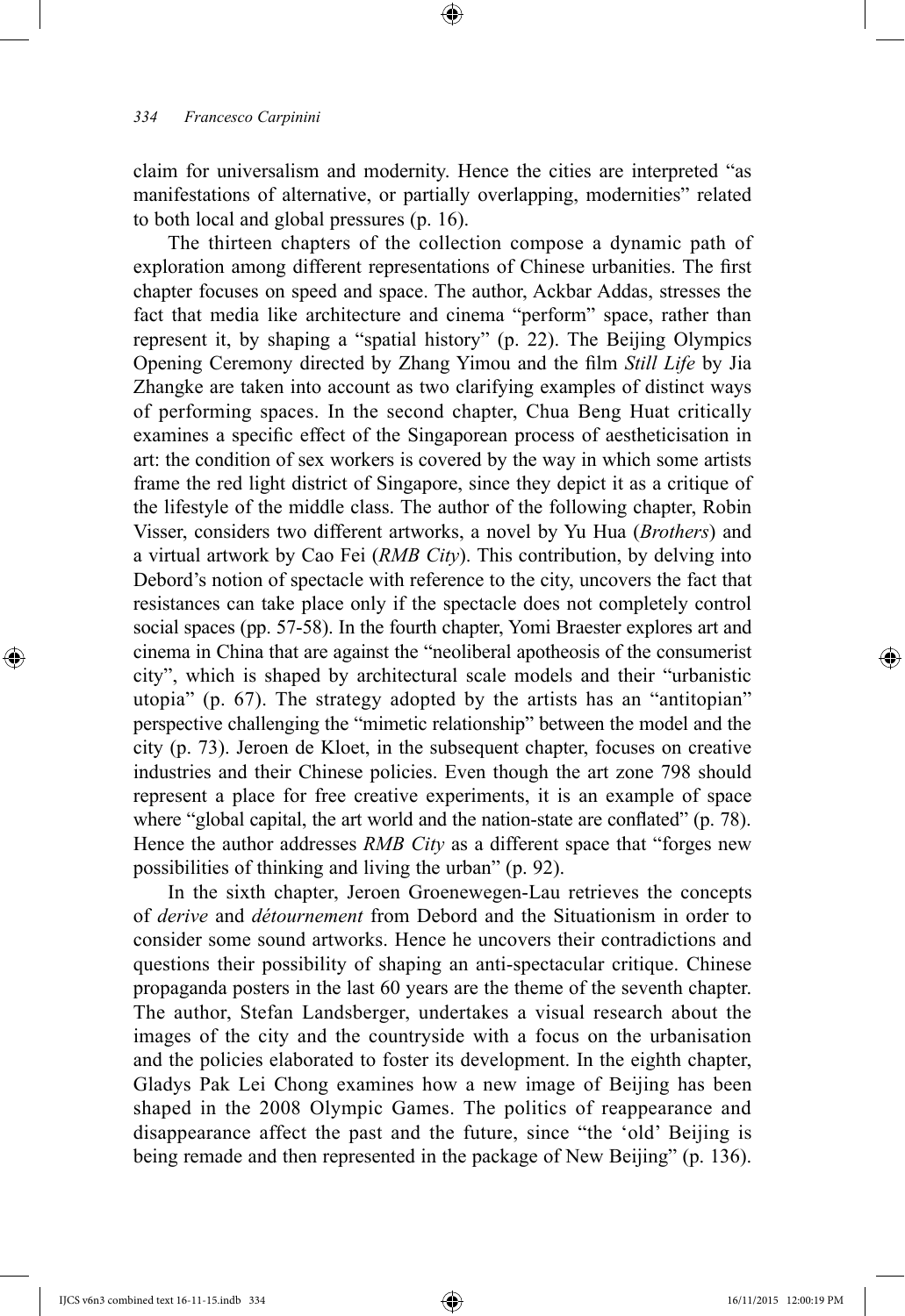The city of Shanghai in literature and cinema is scrutinised by Gregory Bracken in the subsequent chapter. The contribution highlights the fact that the spectacle of global consumption drives the way in which the built environment is preserved and reshaped. In the tenth chapter, Margaret Hillenbrand addresses fast urban changes in relation to their memories: the idea of "past as home" implies a preservation of the "really remembered city" (p. 179). In the following chapter, Lena Scheen takes into account *Shanghai Baby* by Wei Hui and *Sandbed* by Ge Hongbing. The author explores these two Shanghai novels in order to clarify how the protagonists experience urban changes as linked with gender and social constrains. Urbanisation and opposition movements are the topic of the twelfth chapter. Here the author, Ou Ning, frames the city as "a vivid form of life with diversified cultures and pluralistic spiritual needs" (p. 219). In the last chapter, John Nguyet Erni delves into the "harbourcide" in order to provide "an alternative reading of Hong Kong's environmental decay" (p. 227). In doing so, the contribution faces the issue of "a cultural crisis of the senses" by linking cultural studies with environmental law (p. 228).

⊕

The book takes Debord's definition of spectacle as a lens for the analysis. However, the contributions develop its potentiality in different directions. The power to subvert the spectacle, for example, is interestingly questioned in the third and in the sixth chapters where the authors address, respectively, the conditions for spaces of resistance and of anti-spectacular critiques. Some complementary issues are presented across several chapters. In particular, some authors provide an intriguing exploration of the topic of nostalgia in order to shed light on the relationship between people and the past in a thought-provoking way. For example, the first chapter clarifies that nostalgia does not involve only the generation of the elderly, the fifth chapter considers nostalgia as a part of specific productions subsuming within global capitalism, the ninth chapter uncovers preservation and reconstruction as currently driven by global consumption, and the subsequent chapter attempts to point out cultural productions that could have the power to keep memories alive.

All in all, I think that the reader can benefit from the significant level of heterogeneity of the book, as it contextualises the theme of the city-asspectacle in different places and with respect to several forms of art and popular culture. However, a weakness of the collection is probably that the thirteen chapters are not arranged into thematic parts, which would have improved the organisation of the contents and driven future debates more efficacy. Considering the far-reaching interdisciplinary objective of the book, namely the reframing of both urban studies and cultural studies with area studies, I think it succeeds well enough in this attempt. As a result, the authors avoid comparing the contexts that they examine with a concept of modernisation that is supposed to be a universal process and point of

IJCS v6n3 combined text 16-11-15.indb 335 16/11/2015 12:00:19 PM

⊕

⊕